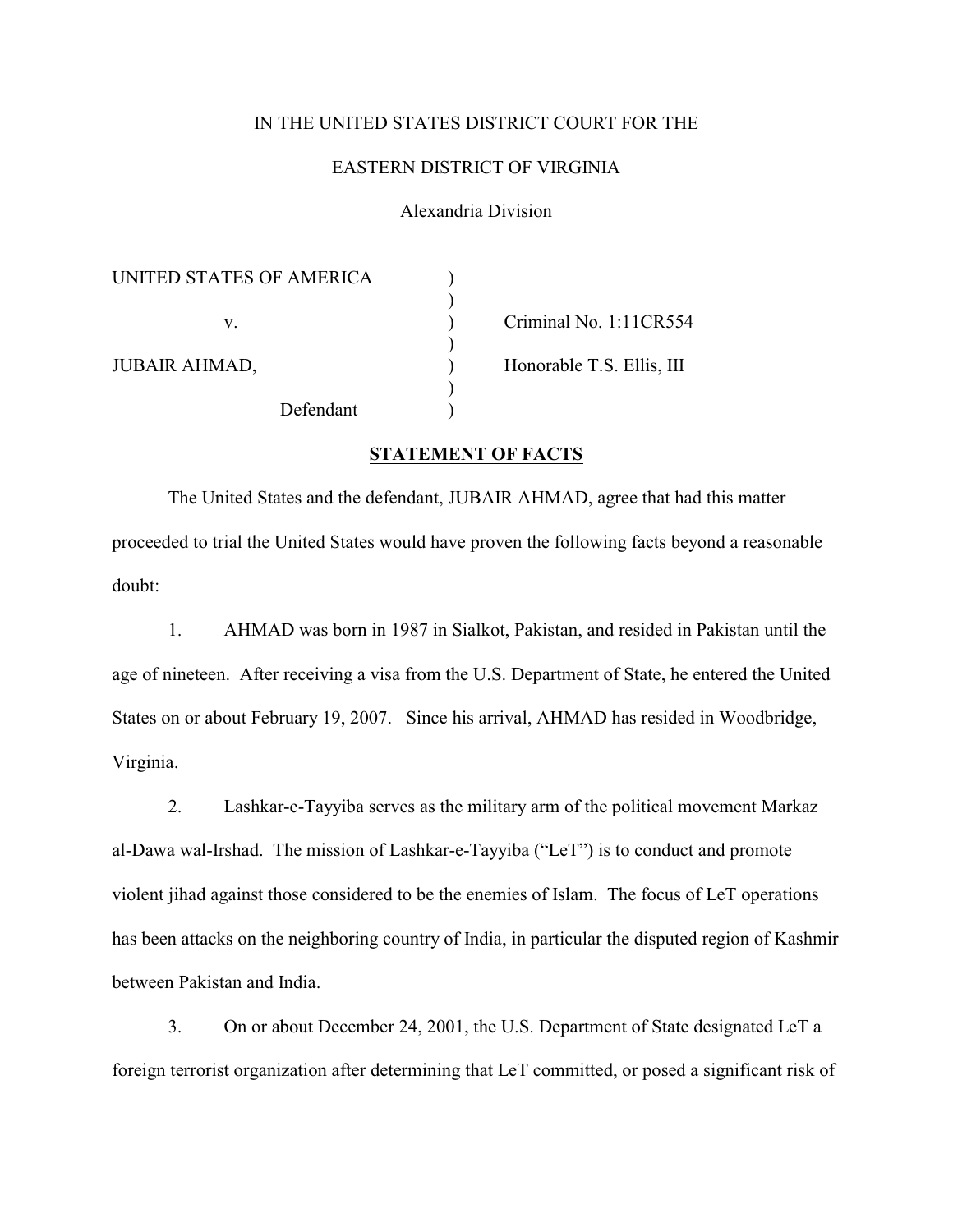committing, acts of terrorism that threaten the security of U.S. nationals or the national security, foreign policy, or economy of the United States.

4. After the U.S. Department of State designated LeT a foreign terrorist organization, LeT began using the name Jamaat-ud-Dawa (JUD) as cover to conceal LeT activities. On or about April 27, 2006, the State Department re-designated LeT as a foreign terrorist organization, which included the alias Jamaat-ud-Dawa (JUD). LeT then changed its name to Falah-i-Insaniyat Foundation (FIF). On or about November 24, 2010, the State Department re-designated LeT as a foreign terrorist organization, which included the alias Falah-i-Insaniyat Foundation (FIF).

5. On or about September 25, 2010, while at his residence in Woodbridge, Virginia, AHMAD communicated with an individual named Talha Saeed ("Talha") who was in Pakistan. Talha is the son of Hafiz Muhammad Saeed, the leader of LeT/FIF. Talha requested AHMAD to prepare a video that would contain a prayer by Hafiz Muhammad Saeed calling for the support of jihad and the mujahideen. In addition, Talha instructed AHMAD to present a variety of violent images on the video while Hafiz Muhammad Saeed's prayer is heard in the background.

6. For example, Talha directed AHMAD to begin the LeT/FIF video with a number of pictures of Hafiz Muhammad Saeed, then show scenes where atrocities have been inflicted on Muslims, followed by the activities of the mujahideen in Kashmir. At one point, AHMAD asked Talha if he wanted to include an image of the Mumbai attack to show the power of LeT/FIF. This is a reference to LeT/FIF's operation against the city of Mumbai, India, on November 26, 2008, which resulted in the death of over 160 people, including six Americans. Talha replied that he should not use anything referring to Mumbai. Talha recommended that AHMAD search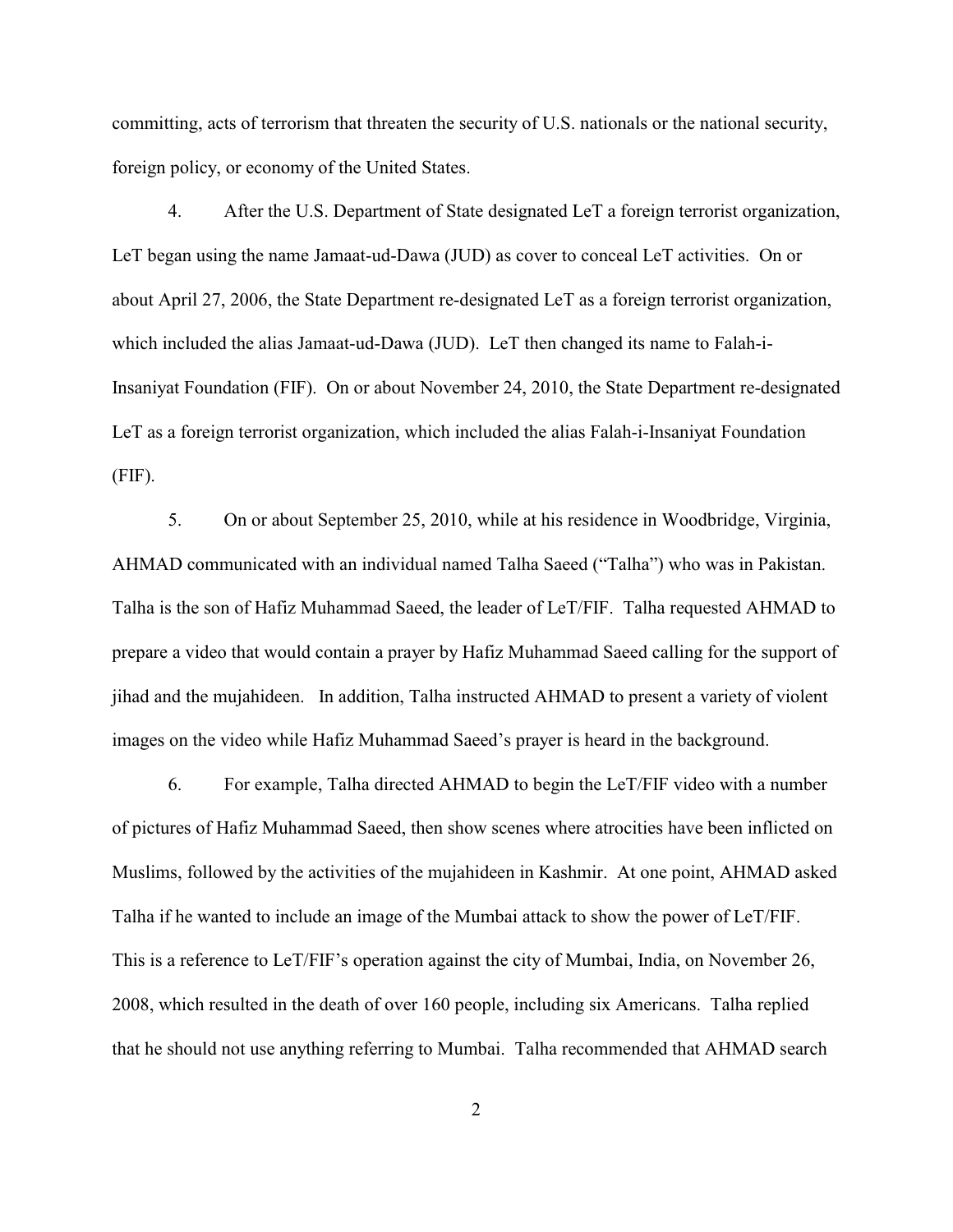for "Lashkar-e-Taiba" on YouTube to find additional images of mujahideen operations to include in the video. Talha further stated that the video will be popular in Pakistan and will be run continuously on significant programs and in big presentations. AHMAD worked on his computer throughout the day to produce the video.

7. On or about September 25, 2010, AHMAD completed the LeT/FIF video and uploaded it to the YouTube account "AbuDujjana." He entitled the video, "Hafiz Muhammad Saeed Qunoot e Nazila Very Emotional." The next day, AHMAD sent a communication to another person overseas in which he explained that "Hafiz Saeed's son Talha Saeed" had requested him to prepare the video. He noted further that it had taken him the whole day to produce the video.

8. AHMAD's construction of the LeT/FIF video was confirmed by an FBI forensic examination of AHMAD's computer. The forensic examination revealed that AHMAD had stored on his hard drive numerous images that exactly matched the images used in the LeT/FIF video. Moreover, records obtained from a search warrant issued to Google, Inc., demonstrated that the video was uploaded at precisely the time AHMAD had accessed the "AbuDujjana" YouTube account from an IP address known to be used by AHMAD.

9. During his conspiracy with Talha Saeed to produce and post the video, AHMAD knew that the video would be used by LeT/FIF and had reason to believe that the video would be used by LeT/FIF to promote jihad.

10. This statement of facts includes those facts necessary to support the plea agreement between the defendant and the United States. It does not include each and every fact known to the defendant or the government, and it is not intended to be a full enumeration of all

3